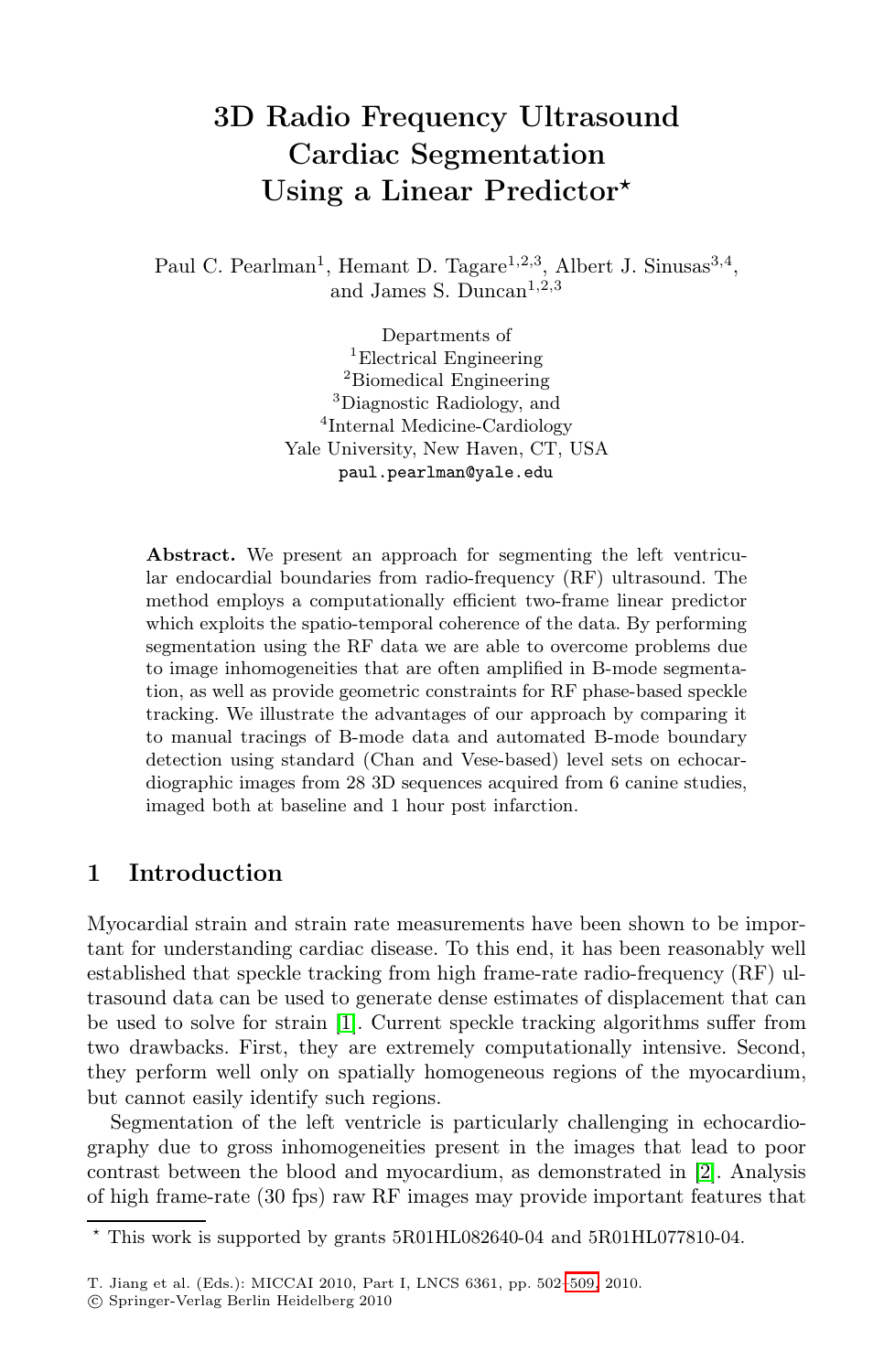can be exploited to segment these regions. The primary benefit of using RF as opposed to B-mode images for boundary detection is that, due to the regular structur[e o](#page-7-3)f the myocardium, t[he](#page-7-4) phase of the RF exhibits a temporal coherence not present in the blood pool. This phase information is exploited by looking at complex correlations in state-of-the-art speckle tracking, and its advantages over B-mode are documented in the ultrasound physics literature [1]. This suggests an advantage in using RF data for segmentation. Direct segmentation of the RF also provides a mask t[hat](#page-7-5) indicates volumes where meaningful cardiac speckle tracking results can be expected and thus a means of simplifying computations.

Few segmentation methods thus far have leveraged RF data for boundary discrimination. Yan et al. [3] and Nillesen et al. [4] use maximum correlation coefficient (MCC) images obtained from RF speckle tracking to segment the left ventricle. These methods suffer from the fact that precomputation of the MCC images is extremely computationally burdensome. Alternatively, Dydenko et al. [5] propose both a spectral autoregressive model and a velocity based model for tissue discrimination. The authors of [5] also establish the variance of the velocity as a meaningful parameter for segmentation.

The key observation in all of the above research is th[at](#page-7-5) the temporal correlation in the blood pool and myocardium have different patterns. We also exploit this effect, although we use a model that is computationally much simpler than calculating the MCC image, i.e., linear prediction. Experimental observation shows that this simple model, as opposed to more complex motion models, provides accurate segmentations. This is the main contribution of this paper. We also propose the use of the residues of a linear predictor as a basis for segmentation. These residues are similar to the variance of the velocity adopted in [5]. I[n](#page-7-6) addition, as opposed to the single-frame autoregressive model [5], a two-frame linear predictor is more useful because, while the autoregressive fit will vary wildly across the image, the temporal coherence in the signal leads to a more consistent fit that can be used to segment the whole boundary. We adopt a maximum a posteriori (MAP) approach to the segmentation with a probabilistic model that relates subsequent frames of a cardiac image sequence. This estimation is performed numerically by means of a level set active contour. We compare our method to a traditional Chan-Vese intensity based level set segmenter on B-mode images [6]. Additional validation is performed by comparison with manual segmentations.

# 2 Materials and Methods

#### 2.1 Signal Model

Data Set. The interaction of the base-band RF signal with two specific acoustic media (blood pool and myocardium) is of interest for this work. The blood pool is made up of plasma and other elements that are much smaller than the wavelength of the ultrasound, while the myocardium is made up of primarily muscular fibers interspersed with blood vessels and bile ducts. The fibers make up 90% of the myocardial tissue and are thus responsible for most of the received signal [7]. The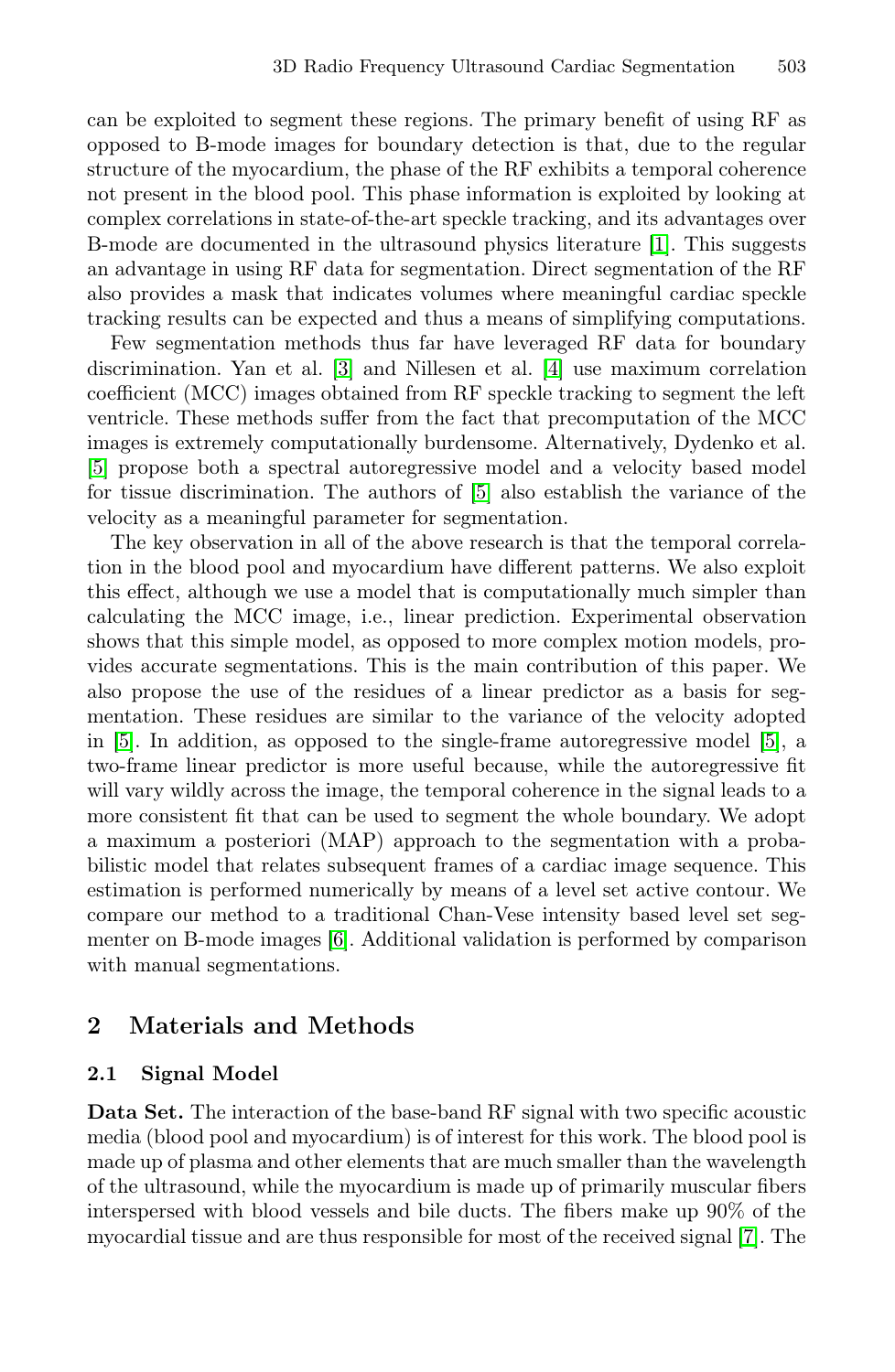504 P.C. Pearlman et al.

regular structure of the fibers is responsible for the temporal coherence in the data that we exploit with our algorithm. Likewise, the lack of regular structure in the blood pool causes the signal to rapidly decorrelate.

It is of particular interest to us that our data is acquired at a high frame rate so that the motio[n o](#page-7-7)f the speckle between frames is not significant relative to the boundaries. As a result, a single linear predictor for each medium (blood pool and myocardium) suffices for segmentation. Because of this, our algorithm is computationally effici[en](#page-5-0)t.

Preprocessing. The input pulse produced by the ultrasound machine is a real, bandlimited signal. Since the effects of transmission and reflection in ultrasound are linear, the signal we record is also real and bandlimited and can thus be recovered by coherent demodulation [8]. The demodulation results in a vector image consisting of an in-phase and quadrature component and is referred to as the analytic signal. It is this vector image we are interested in segmenting. An example analytic image is shown in Figure 3.

### 2.2 Linear Predictor

Let  $I^A$  be the 3D frame we wish to segment and  $I^B$  be the subsequent 3D frame. The domain of  $I^A$  is  $\Omega$  and  $C$  is a boundary between two disjoint regions in the image,  $\Omega_C$  and  $\tilde{\Omega}_C$ , where  $\Omega = \Omega_C \cup \tilde{\Omega}_C$ . Then the absolute linear prediction residue of the  $m^{th}$  voxel is

$$
e_m = \begin{cases} \left| I_m^A - \sum_n \alpha_n \mathcal{R}e \left\{ I_{m,n}^B \right\} - i \sum_n \beta_n \mathcal{I}m \left\{ I_{m,n}^B \right\} \right|_2, & m \in \Omega_C, \\ \left| I_m^A - \sum_n \tilde{\alpha}_n \mathcal{R}e \left\{ I_{m,n}^B \right\} - i \sum_n \tilde{\beta}_n \mathcal{I}m \left\{ I_{m,n}^B \right\} \right|_2, & m \in \tilde{\Omega}_C. \end{cases} (1)
$$

Note that voxels in  $\Omega_C$  and  $\tilde{\Omega}_C$  have different predictor coefficients; these are given by vectors  $\alpha$ ,  $\beta$ ,  $\tilde{\alpha}$ , and  $\tilde{\beta}$  indexed by n where  $I_{m,n}^B$  defines the n<sup>th</sup> neighbor<br>of your  $I_A$  and  $\tilde{\beta}$  and  $\tilde{\beta}$  discusses of the negligious is shown in forms 1 of voxel  $I_m^A$ , and  $i = \sqrt{-1}$ . A diagram of the predictor is shown in figure 1.

#### 2.3 MAP Estimation

We assume that  $e_m$  for  $m \in \Omega_C$  and  $m' \in \tilde{\Omega}_C$  are distributed normally with probabilities  $p_1$ and  $p_2$ , zero mean, and standard deviations  $\sigma_1$ and  $\sigma_2$ , respectively. We seek to segment the image within a level set formulation. Let  $\phi_m: \Omega \to \mathcal{R}$  be the level set function whose zero level set is  $C$ , and let  $H$  be a smooth Heaviside function. Segmentation is performed by maximizing the following log posterior probability with  $\alpha$ ,  $\beta$ ,  $\tilde{\alpha}$ , and  $\tilde{\beta}$  as defined in equation 1:

$$
l(e_m, \phi_m, \alpha, \tilde{\alpha}, \beta, \tilde{\beta}, \sigma_1, \sigma_2)
$$
\n
$$
= \sum_{m \in \Omega_C} \log p_1(e_m | \alpha, \beta, \sigma_1) + \sum_{m' \in \tilde{\Omega}_C} \log p_2(e_{m'} | \tilde{\alpha}, \tilde{\beta}, \sigma_2)
$$
\n
$$
= \sum_{m \in \Omega} H(\phi_m) \log p_1(e_m | \alpha, \beta, \sigma_1) + H(1 - \phi_m) \log p_2(e_m | \tilde{\alpha}, \tilde{\beta}, \sigma_2)
$$
\n(2)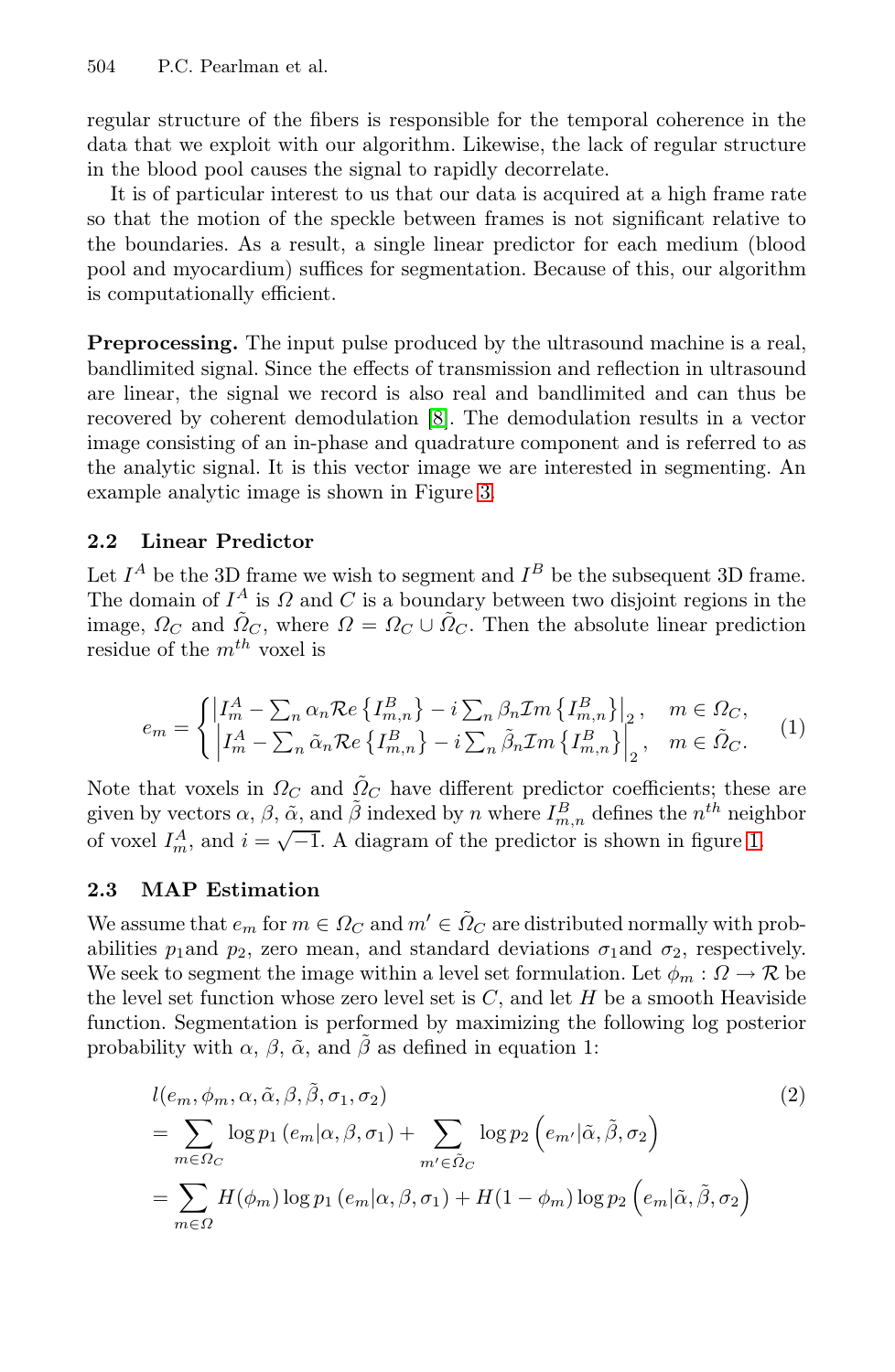$$
= \sum_{m\in\Omega} H(\phi_m) \left[ \log \frac{\sigma_2}{\sigma_1} - \frac{e_m^2}{2\sigma_1^2} + \frac{e_m^2}{2\sigma_2^2} \right] - \left[ \log \sqrt{2\pi} \sigma_2 - \frac{e_m^2}{2\sigma_2^2} \right]
$$

#### 2.4 Level Set Formulation of the Model

Maximizing the likelihood is equivalent to minimizing its negative, so we define our energy functional as  $E(e_m, \phi_m, \alpha, \tilde{\alpha}, \beta, \beta, \sigma_1, \sigma_2)$  $-l(e_m, \phi_m, \alpha, \tilde{\alpha}, \beta, \tilde{\beta}, \sigma_1, \sigma_2)$ . As in [6], we introduce a standard prior on the arc length of the propagating front,  $E_{prior}(\phi_m)$ . Finally, we introduce a prior on the smoothness of the predictor parameters given by  $E_S(\alpha, \tilde{\alpha}, \beta, \beta) = \alpha^T \mathbf{W} \alpha + \tilde{\alpha}^T \mathbf{W} \tilde{\alpha} + \beta^T \mathbf{W} \beta + \tilde{\beta}^T \mathbf{W} \tilde{\beta}$  where W is a finite difference matrix. The overall energy  $\tilde{\alpha}^{\intercal} \mathbf{W} \tilde{\alpha} + \beta^{\intercal} \mathbf{W} \beta + \tilde{\beta}^{\intercal} \mathbf{W} \tilde{\beta}$  where  $\mathbf{W}$  is a finite difference matrix. The overall energy is thus given by  $E(e_m, \phi_m, \alpha, \tilde{\alpha}, \beta, \tilde{\beta}, \sigma_1, \sigma_2) = E_{LP}(e_m, \phi_m, \alpha, \tilde{\alpha}, \beta, \tilde{\beta}, \sigma_1, \sigma_2) +$  $\lambda_{prior}E_{prior}(\phi_m)++\lambda_S E_S(\alpha, \tilde{\alpha}, \beta, \tilde{\beta})$  where  $\lambda_S$  and  $\lambda_{prior}$  are weights on the smoothness priors.

#### 2.5 Optimization

We minimize the energy functional as follows: 1) Initialize  $\phi$  inside the blood pool. 2) Update the other (non-level set) parameters of the model. 3) Update  $\phi$ . We then iterate steps 2 and 3 until a local minima of the energy functional is reached.  $\phi$  is updated by gradient descent, while the other parameters admit closed form solutions.

The maximum likelihood estimates of  $\sigma_1$  and  $\sigma_2$  are given by the standard formula for normally distributed random variables. Solving for the predictor parameters requires accumulating the voxels of  $I^A$  to form the vectors  $\mathbf{x}^A$  and **that contain the values of all of the real and imaginary ordered voxels in**  $\Omega_C$ **.**  $\tilde{\mathbf{x}}^A$  and  $\tilde{\mathbf{y}}^A$  are likewise formed from voxels in  $\tilde{Q}_C$ . Similarly, the matrices  $\mathbf{X}^B$ ,  $\mathbf{Y}^B$ ,  $\tilde{\mathbf{X}}^B$ , and  $\tilde{\mathbf{Y}}^B$  are generated by defining the rows as the real and imaginary values of the neighborhoods of all ordered voxels in  $I^B$ . The estimates for the prediction parameters are thus given by the following matrix equations, referred to as the normal equations:

$$
\hat{\alpha} = \left(\mathbf{X}^{B\top}\mathbf{X}^{B} + 2\lambda_{S}\mathbf{W}^{\top}\mathbf{W}\right)^{-1}\mathbf{X}^{B\top}\mathbf{x}^{A}
$$
\n(3)

$$
\hat{\beta} = \left(\mathbf{Y}^{B\mathsf{T}}\mathbf{Y}^{B} + 2\lambda_{S}\mathbf{W}^{\mathsf{T}}\mathbf{W}\right)^{-1}\mathbf{Y}^{B\mathsf{T}}\mathbf{y}^{A}
$$
\n(4)

$$
\hat{\tilde{\alpha}} = \left( \tilde{\mathbf{X}}^{B \dagger} \tilde{\mathbf{X}}^{B} + 2\lambda_{S} \mathbf{W}^{\dagger} \mathbf{W} \right)^{-1} \tilde{\mathbf{X}}^{B \dagger} \tilde{\mathbf{x}}^{A}
$$
(5)

$$
\hat{\tilde{\beta}} = \left(\tilde{\mathbf{Y}}^{B\intercal}\tilde{\mathbf{Y}}^{B} + 2\lambda_{S}\mathbf{W}^{\intercal}\mathbf{W}\right)^{-1}\tilde{\mathbf{Y}}^{B\intercal}\tilde{\mathbf{y}}^{A}
$$
(6)

These equations minimize the sum of squared differences between the in-phase and quadrature predictions.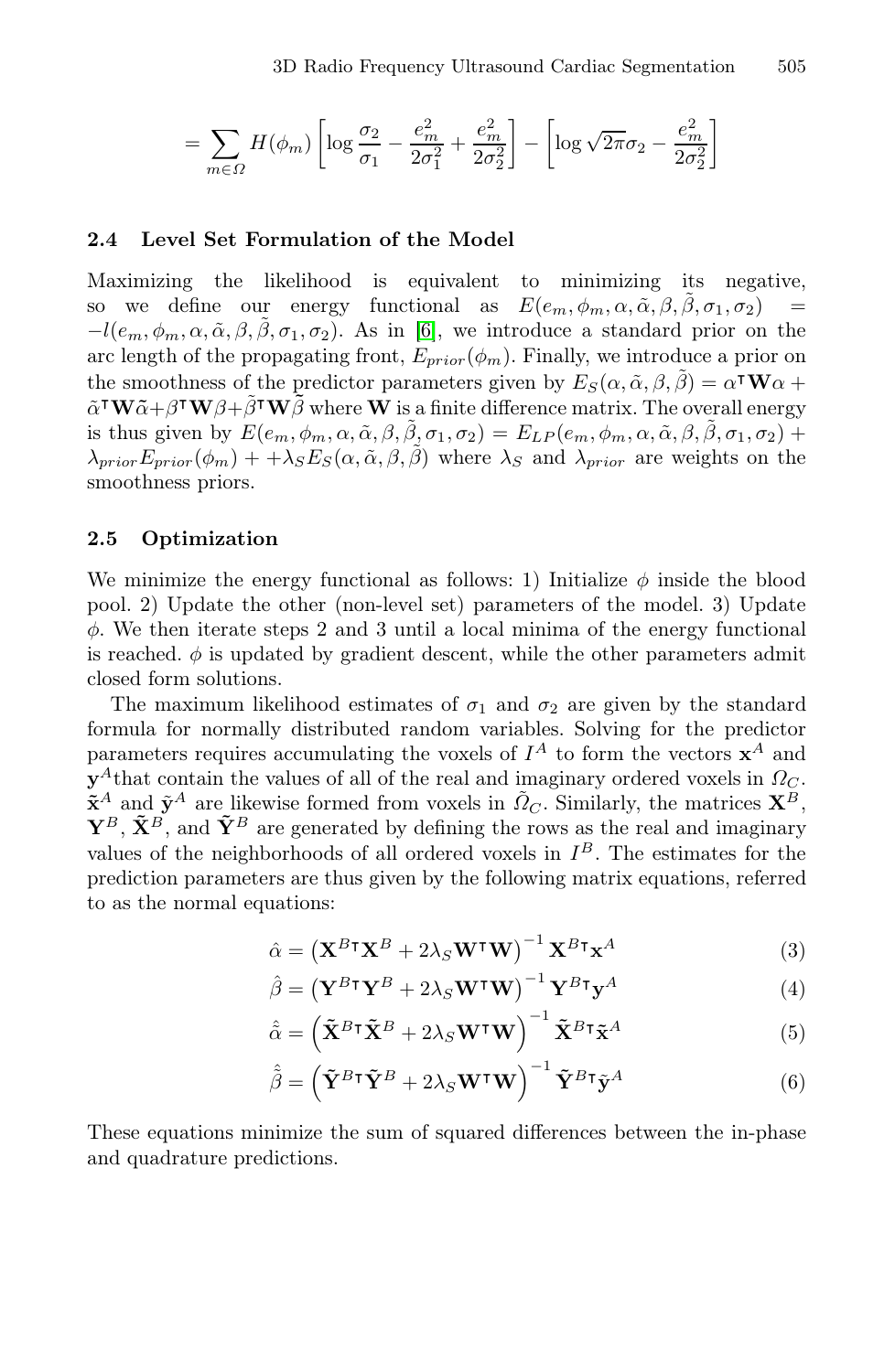506 P.C. Pearlman et al.



Fig. 1. Linear Predictor for point *<sup>m</sup>*

## 3 Experiments

We acquired 28 sequences of canine RF images from 6 studies using a Phillips iE33 4D Ultrasound imaging system with a sampling rate of 30 frames per second. These images came from both healthy and diseased animals. 15 sequences were acquired at baseline while 13 sequences were acquired one hour post infarction. The infarction was performed [by](#page-7-6) angioplasty occlusion. The proposed algorithm was evaluated at both end-diastole and a frame from ventricular ejection as these time points represent both the minimum and maximum average motion of the left ventricle, respectively. To preserve image acquisition statistics for this analysis and future speckle tracking, the images were left in the Frustum coordinate system, which consists of one scan line dimension and two angular dimensions.

To evaluate the algorithm and compare it with standard techniques, two algorithms were implemented: 1) The Chan-Vese algorithm [6]; 2) Our algorithm based on linear prediction. The Chan-Vese algorithm assumes intensity is homogeneous over each region of the image and only assumes a smoothness prior for the boundary. To properly leverage the temporal continuity in myocardial speckle, the search window for the coefficients of the predictor was chosen such that it included the maximum observed distanc[e b](#page-5-1)[et](#page-5-0)ween [a](#page-5-0)ny given speckle in two frames (typically on the order of 30 voxels in the axial dimension and 4 in each [an](#page-5-2)gular dimension). This window size is fixed for all experiments. Then, to further reduce complexity, the number of coefficients was decimated so each coefficient represented multiple voxels.

#### 3.1 The Advantage of [Se](#page-5-3)gm[ent](#page-5-4)ing Based on Temporal Coherence

Examples of the performance of the algorithms are shown in figures 2, 4, and 5. The results for the Chan-Vese algorithm are shown in red and our results are shown in blue. In figure 2a, both contours underestimate the boundary on either side of the papillary muscle, but while the proposed algorithm underestimates this boundary to a more significant degree, the Chan-Vese contour leaks out through a mild dropout in the image that does not affect the results of our algorithm. Similar results are shown in figures 2b and 2c for images that contains more significant signal dropout.

Figure 4 shows an example image where, due to poor contrast, the Chan-Vese algorithm fails to adhere to the endocardial border and instead adheres to the inside of the specularity produced by the epicardium, while our proposed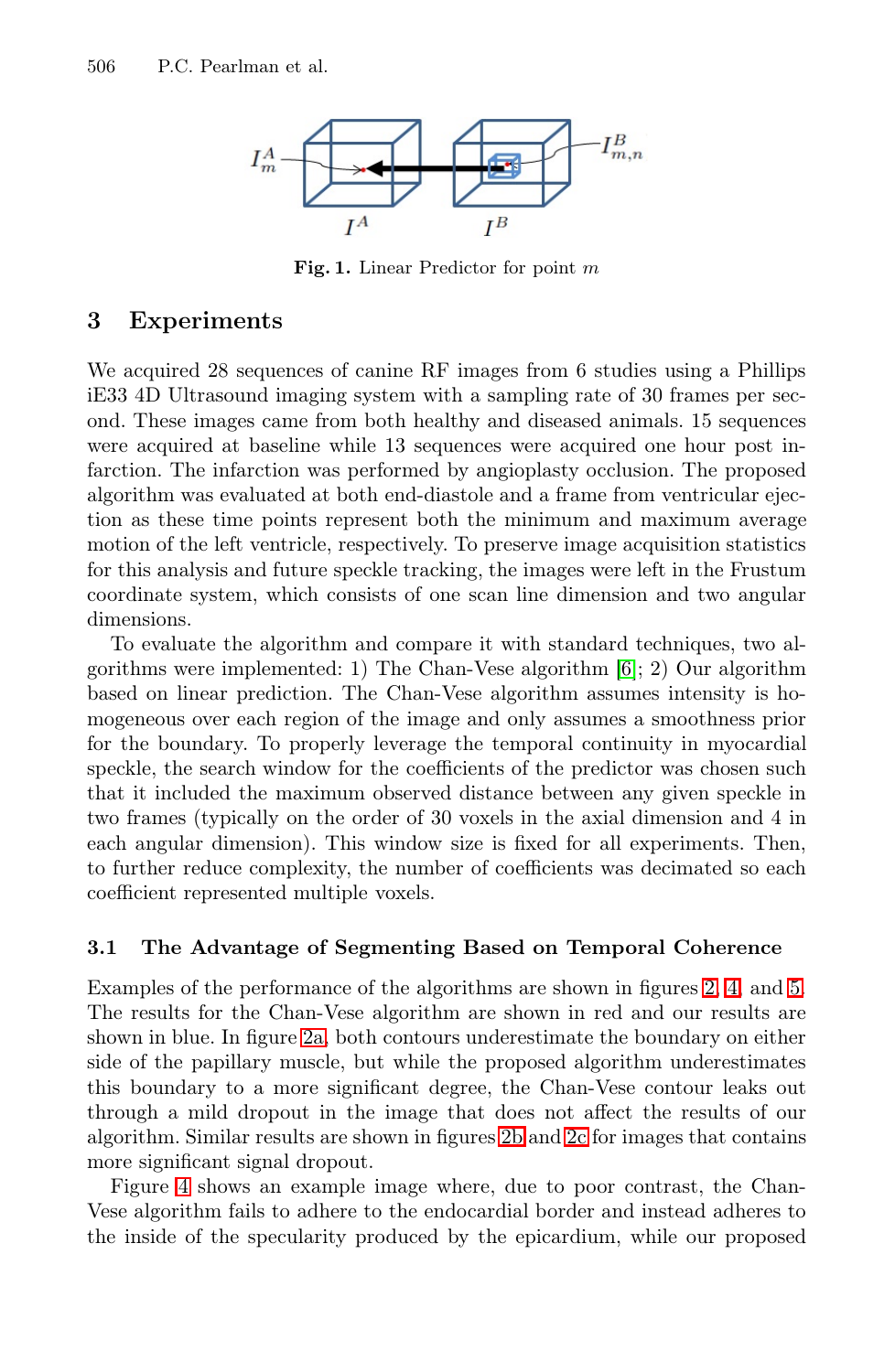#### <span id="page-5-4"></span>3D Radio Frequency Ultrasound Cardiac Segmentation 507

<span id="page-5-3"></span><span id="page-5-2"></span><span id="page-5-1"></span><span id="page-5-0"></span>

Fig. 2. Chan-Vese contours leak out



Fig. 3. Slice of analytic image containing myocardium and blood pool



acquisition artifact

algorithm finds the appropriate boundar[y \(t](#page-6-0)rue [bou](#page-6-1)ndaries in yellow). In the image in figure 5 there is an artifact present in [the](#page-6-1) image that leads to a bright spot in the blood pool. Our proposed algorithm finds the correct boundary in the presence of this artifact, while the Chan-Vese contour adheres to the artifact.

## 3.2 Results

We compared our algorithm and the Chan-Vese algorithm with manually segmented surfaces. Typical segmentations are shown in figures 6a and 6b. Examples showing how the three contours compare are shown in figure 6b for visual evaluation. It was observed by visual inspection that, for most of our data sets, the Chan-Vese model overestimated the size of the blood pool. The error in the proposed model appears to be related to an underestimation of the extent of the blood pool in localized regions.

To quantitatively evaluate the results, we utilized the following three segmentation quality indices: 1) Huasdorff Distance (HD); 2) Mean Absolute Distance (MAD); and 3) the Dice coefficient. It should be noted that 8 Chan-Vese segmentations leaked, failing to find the endocardium, and were thus not included in the quantitative analysis.

Sequences obtained at baseline and those obtained one hour post infarct produced no significant difference in any of the quality indices, so all of the sequences were used to generate the values in Tables 1 and 2.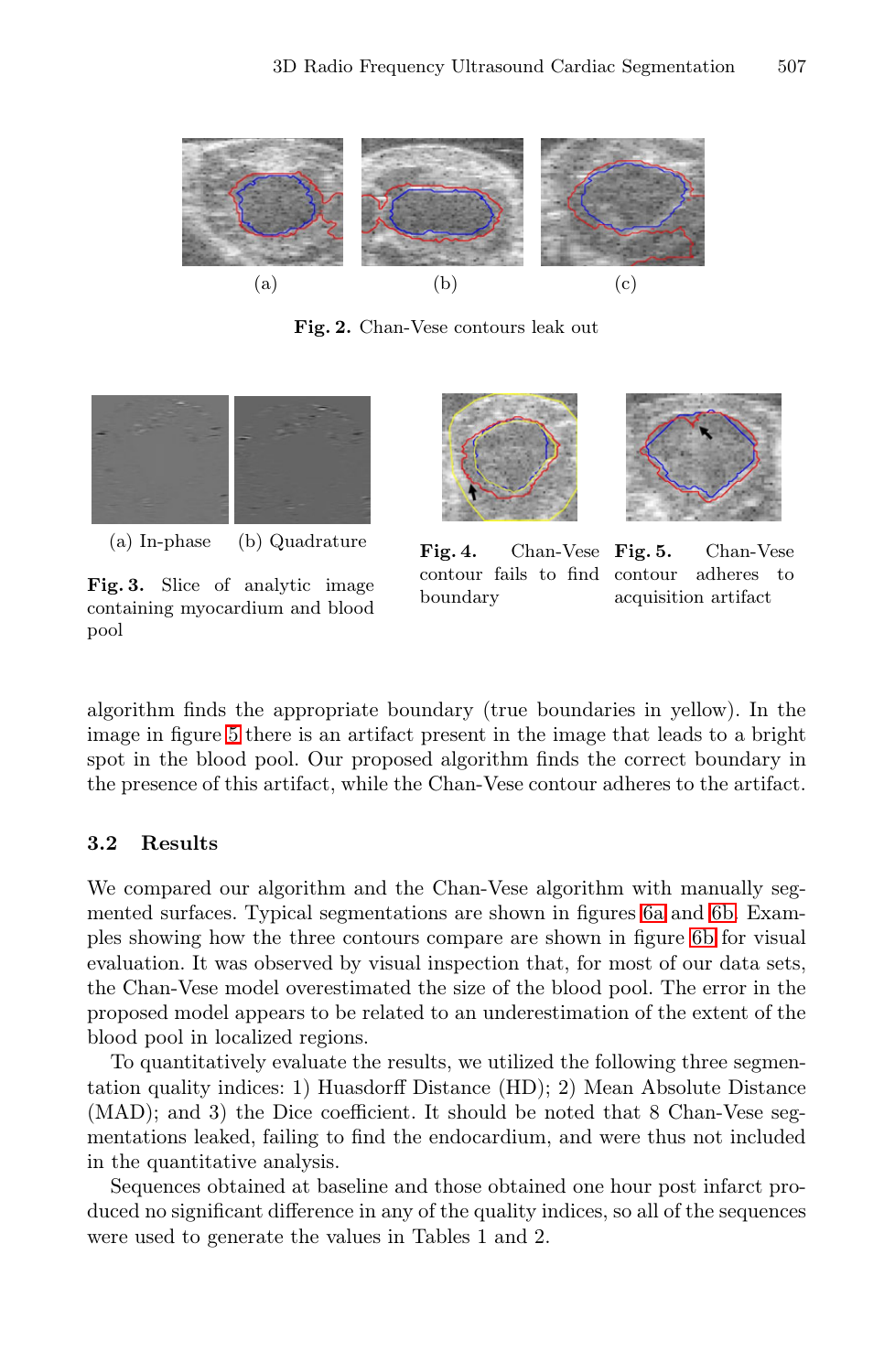<span id="page-6-0"></span>

(a) Endocardial surface produced by Linear Predictor RF Segmenter



(b) Manual (Green), Chan-Vese (Red), Linear Predictor RF Segmenter (Blue)

<span id="page-6-1"></span>Fig. 6. Typical segmentations

**Table 1.** Sample means and standard deviations of quality indices  $(n=28)$  for segmentations obtained on frames at end diastole

|                      | Chan-Vese |        |       | Proposed Algorithm |        |       |
|----------------------|-----------|--------|-------|--------------------|--------|-------|
| Performance Measures | Dice      | ΗD     | MAD   | Dice               |        | MAD   |
| Average              | 0.643     | 11.885 | 1.862 | 0.725              | 11.436 | 1.983 |
| <b>STD</b>           | 0.048     | 4.526  | 0.377 | 0.061              | 1.943  | 0.349 |

**Table 2.** Sample means and standard deviations of quality indices  $(n=28)$  for segmentations obtained on frames from ventricular ejection

|                      | Chan-Vese |       |       | Proposed Algorithm |       |       |
|----------------------|-----------|-------|-------|--------------------|-------|-------|
| Performance Measures | Dice      | НD    | MAD   | Dice               | НD    | MAD   |
| Average              | 0.653     | 9.823 | 1.812 | 0.723              | 9.426 | 1.872 |
| STD                  | 0.036     | 4.732 | 0.497 | 0.056              | 2.936 | 0.363 |

HD and MAD did not differ greatly between the methods. This result can be explained by the fact that both methods often produce smooth curves that were close to the ground truth with the Chan-Vese contour overestimating and our method slightly underestimating the dimension of the blood pool. As such, the most useful measure in evaluating our method is the Dice coefficient where our algorithm showed a marked improvement over the Chan-Vese method.

Analysis of frames at end diastole and during ventricular ejection produced similar results which demonstrate our proposed algorithm functions both during minimum and maximum motion of the ventricle, which respectively correspond to maximum and minimum temporal coherence in the signal.

# 4 Discussion and Conclusions

We have presented an active contour RF ultrasound segmentation model that leverages temporal linear prediction within an image sequence. The algorithm